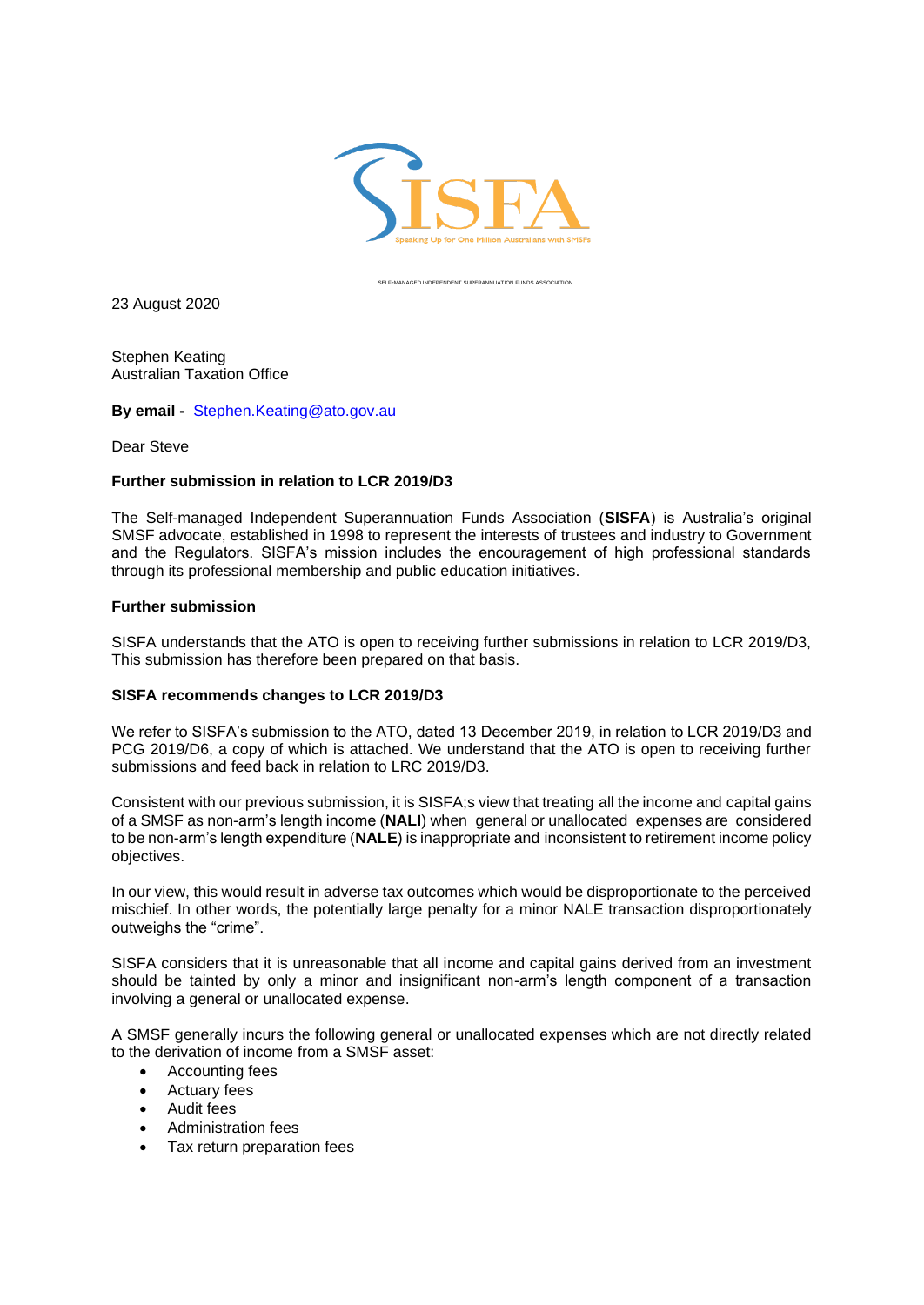These compliance fees generally do not vary from year to year regardless of the fund size, nature and level of assets and level of income.

They are often insignificant when compared to specific expenses such as portfolio management fees and property investment expenses yet can result in a greater penalty tax outcome if a component of a general or unallocated expense is considered to be non-arm's length.

The ATO's view also has many practical difficulties. For example, how does one determine if an accounting service is transacted on a non-arm's length basis? Based on the draft ATO view, a \$100 reduction in accounting fees for a year, when fund assets are sold, could expose all the income and capital gains to NALI which is unfair and inappropriate. In SISFA's view the introduction of the NALE provisions were not intended to give rise to such a result.

Accordingly, without any ATO guidelines for standard commercial prices for general or unallocated expenses, the allocation of compliance resources devoted to this area would be time consuming, inefficient, impractical and costly for SMSF trustees on an annual basis.

The perceived mischief tends to be targeted at accountants, actuaries, auditors, financial planners and lawyers who run their own SMSF and use the resources of their firm (whether as a partner or employee) and their own time free of charge. We consider it is an extremely harsh penalty to taint all the ordinary and statutory income of their SMSF as NALI given the insignificant component of general/unallocated expenses incurred compared to an expense which is clearly identifiable as specifically related to a fund asset.

The objective of the professionals in this case is to enhance their retirement income and not to obtain a tax benefit. Therefore, we consider Example 2 in draft LCR 2019/D3 is harsh and inappropriate.

In any event, in SISFA's view, such unallocated or general expenses of a SMSF will generally not have a sufficient nexus to the gaining or producing assessable income of an asset. Rather, such costs are incurred to comply with the relevant law. An internal arrangement not to charge (or charge less than market rates) for accountancy services or other general administrative services to a SMSF has nothing directly to do with generating the income from fund assets. As such, in SISFA's view, the NALE and NALI provisions have no application in such cases.

## **Recommendations/suggestions**

- 1. Remove general/unallocated expenses from NALE from to LCR 2019/D3 and PCG 2019/D6 on the basis that they have no application at law and/or due to the unfair and disproportionate adverse tax outcomes that result from that view.
- 2. In the alternative, if the ATO maintains its view then the ATO should publicly provide:
	- 2.1. guidance as to how SMSFs should determine standard commercial prices for general or unallocated expenses to better and efficiently determine potential breaches of NALE by a SMSF.
	- 2.2. a de minimis threshold under which general or unallocated expenses of an SMSF would not trigger NALE. For example, where such costs are less than say \$10,000 each year.

\* \* \* \* \* \* \* \*

If you have any questions in relation to this submission, please contact Phil Broderick on 0419 512 801.

Yours Faithfully

f hva /